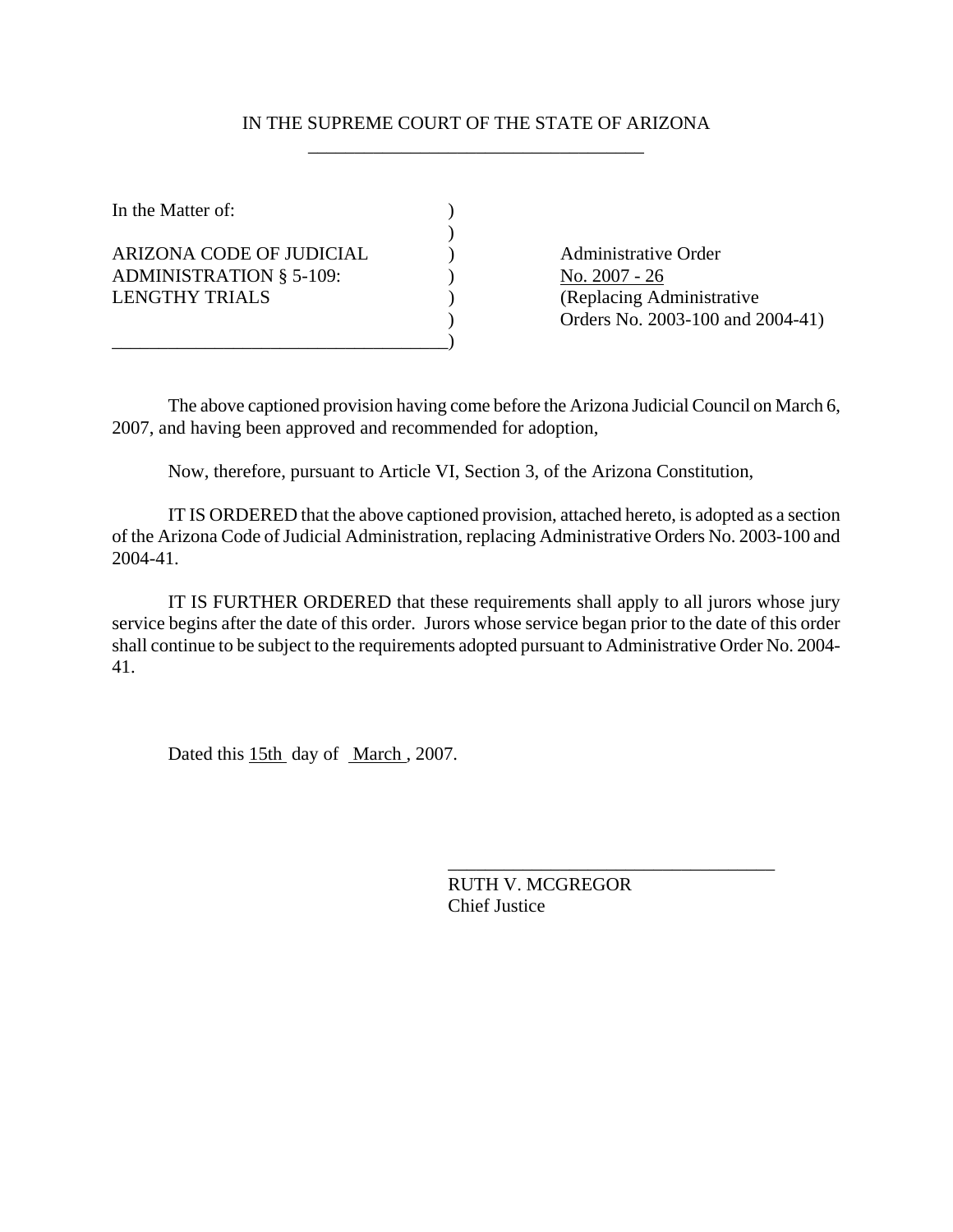# **ARIZONA CODE OF JUDICIAL ADMINISTRATION Part 5: Court Operations Chapter 1: Funding Section 5-109: Lengthy Trials**

- **A. Purpose.** A.R.S. § 21-222 establishes the Arizona lengthy trial fund (ALTF) to pay full or partial earnings replacement or supplementation to jurors who serve as petit jurors for more than five days and who receive less than full compensation from their employers. This section includes procedures for paying eligible jurors and for seeking reimbursement from the ALTF.
- **B. Program Administration.** The Administrative Office of the Courts (AOC) shall administer the ALTF.
- **C. Filing Fee.** A filing fee of \$15.00 is established pursuant to A.R.S. § 12-115. The clerk of the superior court shall collect the fee on civil complaints, answers to civil complaints, and motions to intervene in civil cases filed in superior court. The fee shall be deposited in the ALTF and used to reimburse lengthy trial payments to jurors.

# **D. Program Eligibility.**

- 1. Days of service. Jurors whose service exceeds five days are eligible for payment from the ALTF. Jury service shall include every day or partial day of service that the court requires of jurors in response to the jury summons, including voir dire and the trial.
- 2. Juror's eligibility. Jurors who serve on a trial that lasts more than five days and who do not receive their normal earnings during that time may apply to the jury commissioner for additional juror compensation of up to \$300 per day from the ALTF. Jurors who are unemployed or who earn less than \$40 per day are eligible for a \$40 per day minimum payment.
- 3. Notice. When the court anticipates a lengthy trial, jurors shall be informed that they may qualify for additional juror compensation. Jury commissioners shall determine when the jurors shall submit claims and notify them accordingly, provided that all claims shall be submitted no later than 30 days after jury service is complete. Jurors requesting compensation for a lengthy trial shall submit a completed juror claim form, a statement from the juror's employer and any additional information and documentation required by the jury commissioner necessary to process the claim. If the court makes interim payments to jurors throughout the trial, the jury commissioner shall request an initial juror claim form upon the juror's sixth day of service. Jurors shall submit an updated juror claim form in the event of a change in the juror's financial circumstances.

### **E. Payment Calculation.**

1. Jury commissioners shall pay each juror determined to be eligible for additional juror compensation at least \$40 per day, which includes the \$12 juror fee paid pursuant to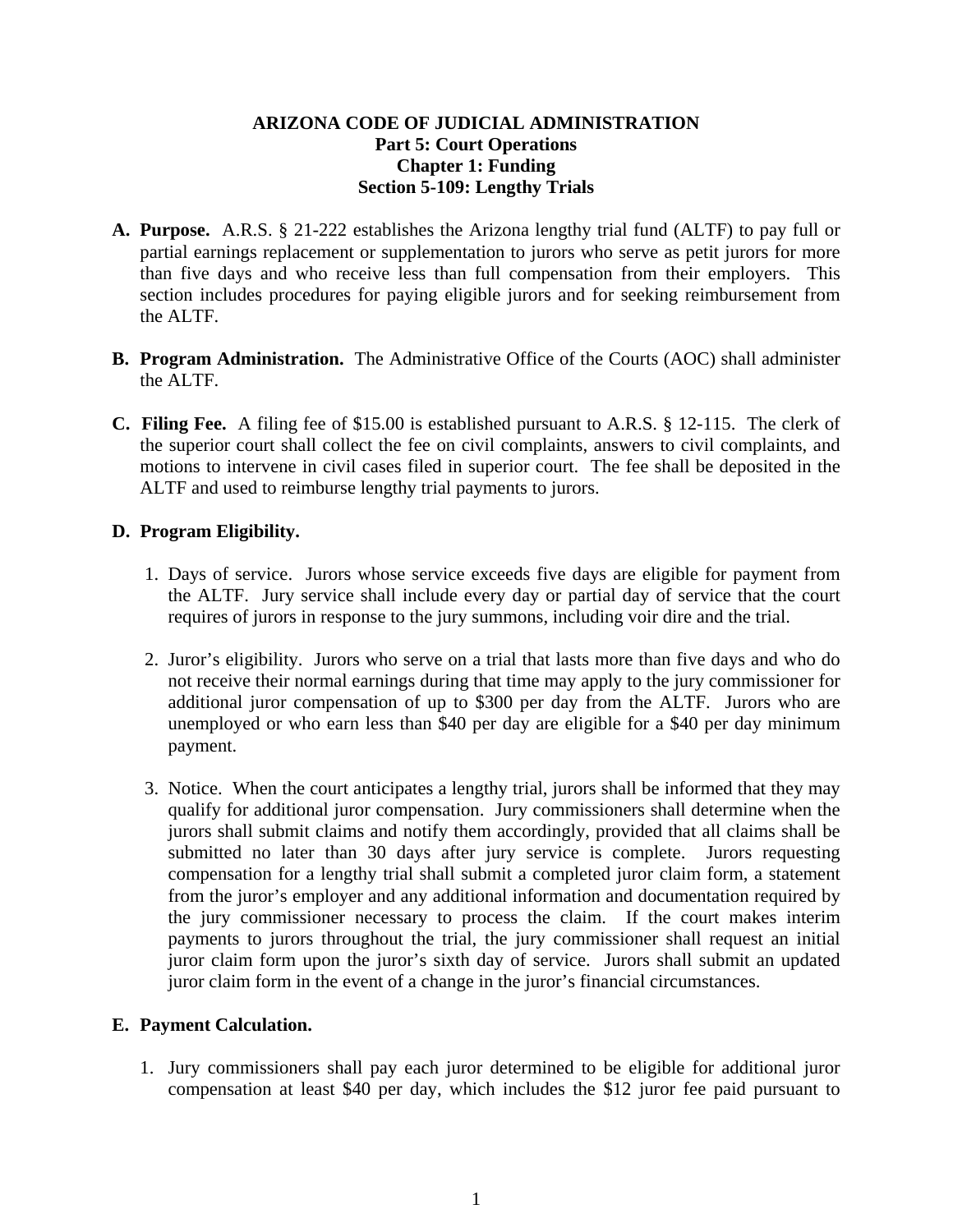A.R.S. § 21-221, for each day after the third day of jury service. For those who qualify for more than \$40 per day, payment shall not exceed \$300 per day.

2. Jury commissioners shall use the following formula to determine the amount due each juror:

 $(A - $12) - B = C$  $C \times D = E$  $E + (12 \times D) = F$ 

- $A =$  Juror's normal gross daily earnings. If this amount is less than \$40, use \$40.
- $B =$  Juror's daily earnings actually received during jury service.
- $C =$  Daily amount due to the juror from the lengthy trial fund, not to exceed \$300.
- $D =$  Number of days of jury service for which payment is due.
- $E = Total$  ALTF payment due the juror.
- $F = Total$  payment to juror, excluding mileage reimbursement.
- 3. Jury commissioners shall base the calculation on the juror's normal gross earnings before any deductions for taxes, social security, insurance and other benefits. Using the verified earnings information the juror provides, the jury commissioner shall deduct any gross earnings the juror received during the juror's term of service from the amount the juror would have earned had the juror not been serving.
- 4. Jury commissioners shall require jurors who earn commissions only, are self-employed, are temporarily employed, or are employed as contractors, to provide sufficient reliable documentation to identify with reasonable certainty the amount they would have earned on the days of jury service for which they are eligible for ALTF compensation.
- 5. Jury commissioners shall advise the county of any payments of \$600 or more to any juror in the same year for filing Form 1099 with the Internal Revenue Service.
- 6. Jury commissioners shall adopt procedures to ensure that confidential and personal financial information provided in support of an ALTF claim is not disclosed to the public pursuant to law.
- 7. A juror who does not agree with the decision of the jury commissioner regarding payment may request that the presiding judge or their designee review the decision.

### **F. Reimbursement Procedures.**

- 1. To request reimbursement for lengthy trial payments, the jury commissioner shall submit a completed reimbursement request form. The jury commissioner shall complete a separate form for each jury panel to be paid.
- 2. The request may include an administrative fee of \$18 per juror, provided that the fee may be requested and paid only once for each juror.